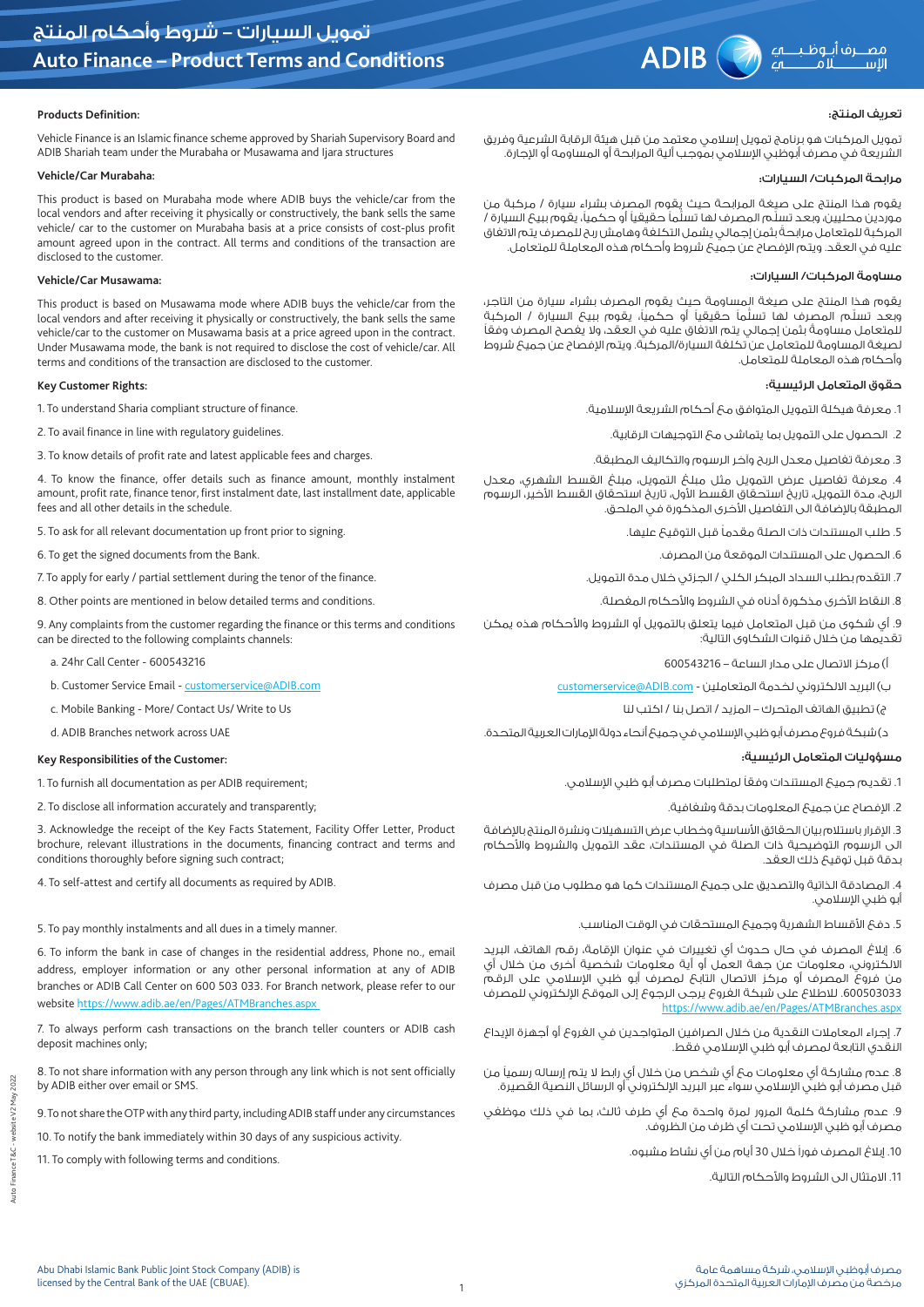## الشروط والأحكام:

1. إن جميعَ الحسابات المغتوحة لدى المصرف تخضعَ للشروط والأحكام العامة للحسابات والخدمات المصرفية الإسلامية والملحق الخاص بها والإعلان عن طريعَة توزيعَ الأرباح والتي يتم عرضها في أفرع المصرف أو الموقع الإلكتروني الخاص بالمصرف (<u>www.adib.ae.</u>).

.2 يجب على ممثل مصرف أبو ظبي اإلسالمي أن يشرح للمتعامل بكل وضوح سياسة المصرف التي تحدد نسبة االستقطاع القصوى المسموح بها من الراتب الشهري للمتعامل)DSR )لدفع جميع التزاماته الشهرية لكافة المؤسسات المالية متضمنة التزاماته المالية تجاه مصرف أبو ظبي االسالمي، حيث ال يسمح بأن تتجاوز نسبة جميع االستقطاعات الشهرية 50 %من إجمالي الراتب الشهري / 30 %من إجمالي الراتب التقاعدي الذي يشمل بدل السكن المقدم للمتعامل من قبل جهة عمله أو قيمة بدل السكن في حال إضافته الحقا من قبل جهة عمله.

.3 على مصرف أبو ظبي اإلسالمي أن يطلع المتعامل على معالجة طلبه من خالل الرسائل النصية القصيرة على رقم هاتفه المتحرك المفضل. كما سيقوم بإرسال المستندات الموقعة على البريد االلكتروني المفضل كما هو موضح من قبل المتعامل في نموذج طلب التمويل.

.4 لدى المصرف قناة مبيعات تابعة لطرف ثالث تدعى قناة المبيعات المتغيرة. حيث يتم توظيف الموظفين العاملين لدى الطرف الثالث من قبل وكالة توظيف خارجية وهؤالء الموظفين ليسوا مدرجين في كشوفات رواتب مصرف أبو ظبي اإلسالمي. على أي حال، يتحمل موظفو المبيعات العاملين لدى طرف ثالث المسؤولية الكاملة عن االمتثال للشروط والأحكام والقواعد والأنظمة التي يتبعها موظفي مصرف أبو ظبي الإسلامي أثناء تقديم ومعالجة طلب تمويل السيارة الخاص بالمتعامل. كما سيقوم موظفي هذه الشركات بتقديم أنغسهم بشفافية وفقاً لسياسة مصرف أبو ظبي الإسلامي.

.5 يقوم مصرف أبو ظبي اإلسالمي بجمع البيانات / البيانات الشخصية / المستندات لغرض قانوني يتعلق مباشرة بطلب تمويل السيارة كما هو محدد في نموذج الطلب وبيان الحقائق الأساسية.

.6 يلتزم المتعامل بتقديم المعلومات كما هو موضح في نموذج طلب التمويل من مصرف أبو ظبي الإسلامي وبيان الحقائق الأساسية. في حال عدم تسلم المعلومات / المستندات، فإنه لن يتم معالجة طلب تمويل السيارة.

.7 لن يؤثر االنسحاب في المستقبل على أي موافقة تم مشاركتها ً مسبقا فيما يتعلق بمشاركة البيانات على الموافقة المسبقة كما هو محدد في نموذج طلب التمويل وغيرها من اتفاقيات التمويل، ما لم يتم قبوله من قبل المصرف ويتطلب هذا الطلب 30 يوما بالتقويم الميالدي من تاريخ طلب االنسحاب للتنفيذ.

.8 يمكن للمتعامل تقديم المعلومات / المستندات كما هو محدد في نموذج طلب التمويل / بيان الحقائق الأساسية من خلال القنوات التالية فقط:

أ) موظفى مصرف أبو ظبى الإسلامي الذين يحملون بطاقة مصرف أبو ظبي الإسلامي.

ب) طرف ثالث / موظف مبيعات خارجي يحمل بطاقة مصرف أبو ظبي الإسلامي.

ج) منصة Genie الالكترونية عبر الإنترنت.

د) تطبيق الهاتف المتحرك من مصرف أبو ظبى الإسلامي.

.9 لمصرف أبو ظبي اإلسالمي تفويض بمشاركة المعلومات والبيانات المالية المقدمة من قبل المتعامل الى وكاالت المعلومات االئتمانية المعتمدة من قبل الحكومة، وعليه قد تواجه ً قيودا محتملة فيما يتعلق بالوصول إلى المنتجات و / أو الخدمات المالية المستقبلية وفقاً لسجلات المتعامل المقدمة الى هذه الوكالات.

.10 يتم حساب إجمالي مبلغ ربح التمويل لكل فترة التمويل بناء على آلية الرصيد المتناقص و365 يوماً في السنة بما في ذلك أي فترة سماح تسبق تاريخ استحقاق القسط الأول. تتوفر تفاصيل آلية حساب إجمالي الربح في عقد التمويل وبيان الحقائق الأساسية أيضا كما يلي:

)التكلفة األصلية – المبلغ المدفوع ً مقدما( X معدل الربح الثابت للتمويل X مدة التمويل .<br>بالسنوات\*

> \*تشمل مدة التمويل فترة السماح، إن وجدت، وتحسب على النحو التالي: )عدد األقساط الشهرية / 12( + )فترة السماح باأليام / 365(.

11. لا يسمح لمصرف أبو ظبي الإسلامي بغرض أرباح على الأرباح المستحقة ولن يتم إضافة أية أرباح على إجمالي مبلغ الربح كما هو متغق عليه في عقد التمويل. وذلك وفقاً للمادة )12( البند )3( من القانون االتحادي رقم )14( لسنة 2018 بشأن المصرف المركزي وتنظيم المؤسسات والأنشطة المالية.

12. يتم تعريف معدل الربح السنوي (APR) في خطاب عرض التسهيل أيضاً والذي سيتم حسابه على النحو التالي:

أ) اجمالي مبلغ الربح كما هو محسوب أعلاه.

ب) الرسوم والتكاليف الأخرى المطبقة على الخدمات المصرفية ذات الصلة.

ج) سيتم حساب معدل الربح السنوى وفقاً للبند أ وب أعلاه.

13. يمكن الحصول على ميزة تأجيل الأقساط\* خلال فترة سريان التمويل شريطة استيفاء متطلبات سياسة المصرف. كما أنه يجب دفع ستة أقساط متتالية بين تأجيل القسط والتأجيل الذي يليه وبناء عليه فإن تاريخ استحقاق التمويل سيزداد بمقدار شهر واحد عن كل قسط مؤجل، سواء تم التأجيل بناء على طلب مقدم من قبل المتعامل أو تم منحه له من قبل المصرف.

**Terms and Conditions:**

1. All accounts with the Bank are governed by the General Terms and Conditions for Accounts and Islamic Banking Services , including its relevant Addendum and the related Announcement of Profit Distribution Method (displayed by the Bank in the branches and/or available on the Bank's website (www.adib.ae)

2. ADIB representative to ensure thorough explanation to the customer ADIB's policy that specifies the maximum percentage that can be deducted from customer's monthly salary (DSR) to pay all his/her monthly liabilities to all financial institutions, including his/her monthly-financial liabilities to ADIB, where all monthly payment (s) of all such financial liabilities to all financial institutions cannot exceed, in any case, 50% / 30% of monthly-gross salary / Pension income that includes monthly housing allowance, provided to the customer by customer's employer or accommodation add back allowance if accommodation is provided by customer's employer.

3. ADIB will keep the customer informed about the processing of the application through SMS on customer's preferred mobile no. and deliver the signed documentation on the preferred email ID as provided by the customer in the finance application form.

4. Bank also has a Third-party sales channel called variable sales channel. The staff working under the Third party is hired by outsourced agency and such staff are not on the pay roll of ADIB. However, sales staff working at Third party is fully responsible to comply with the terms and conditions and rules and regulations that are followed by ADIB staff while offering and processing customer's Auto Finance application. Staff of such companies will introduce themselves transparently as per ADIB policy.

5. ADIB will only collect Data / personal Data / Documentation for a lawful purpose directly related to Auto Finance application as defined in application form and Key Facts **Statement** 

6. Customer is obliged to provide the information as given in ADIB finance application form and Key Facts Statement. In case of non-delivery of information / documentation, Auto Finance application will not be processed.

7. A future withdrawal of expressed consent of data sharing will not affect the prior expressed consent as defined in Finance application form and other financing agreements unless it is accepted by the Bank and such request would require 30 calendar days from withdrawal request for implementation.

8. Customer can provide the information / documentation as defined in the finance application form / key facts Statement through the following channels only:

a. ADIB Staff who is carrying ADIB Staff ID

b. Third party / outsourced Sales Staff carrying ADIB Staff ID.

c. Genie online Web Portal Platform

d. ADIB Mobile application

9. Bank has the authority to share the customer's provided information and financial details to government-authorized Credit information Agencies, and possible limitation of accessing future financing Products and/or financial services based on the customer's records provided to these agencies.

10. Total financing profit amount is calculated for the entire financing period based on reducing balance method and 365 days in a year including any grace period that precedes the first installment date. Total profit calculation formula is given in the finance contract and Key facts statement as well which is as follows:

(Original Cost – Advance Payment) x Annual financing Flat Profit Rate x Tenor in years\*

*\*Tenor in years includes grace period, if any, and calculated as follows: (number of monthly installments/12) + (grace period in days/365).*

11. ADIB is not permitted to charge profit on accrued profit and extra profit is never added to the total profit amount as agreed through the financing contract. This is in accordance with Article (121), clause 3 in Decretal Federal Law No. (14) of 2018, Regarding the Central Bank & Organization of Financial Institutions and Activities.

12. Annual Percentage Rate (APR) is also defined in the Facility Offer letter which is calculated as follows:

a. Total profit amount as calculated by the formula above.

b. Other applicable fees and charges for relevant banking services.

c. APR is then calculated based on the above

13. Installment postponement\* can be offered during the period of finance subject to meeting Bank's policy requirements. Six consecutive installments must be paid between each installment postponement and the maturity date of the finance will increase by one month for each postponed installment, whether applied by the customer or offered to him/her by the Bank.

website V2 May 2022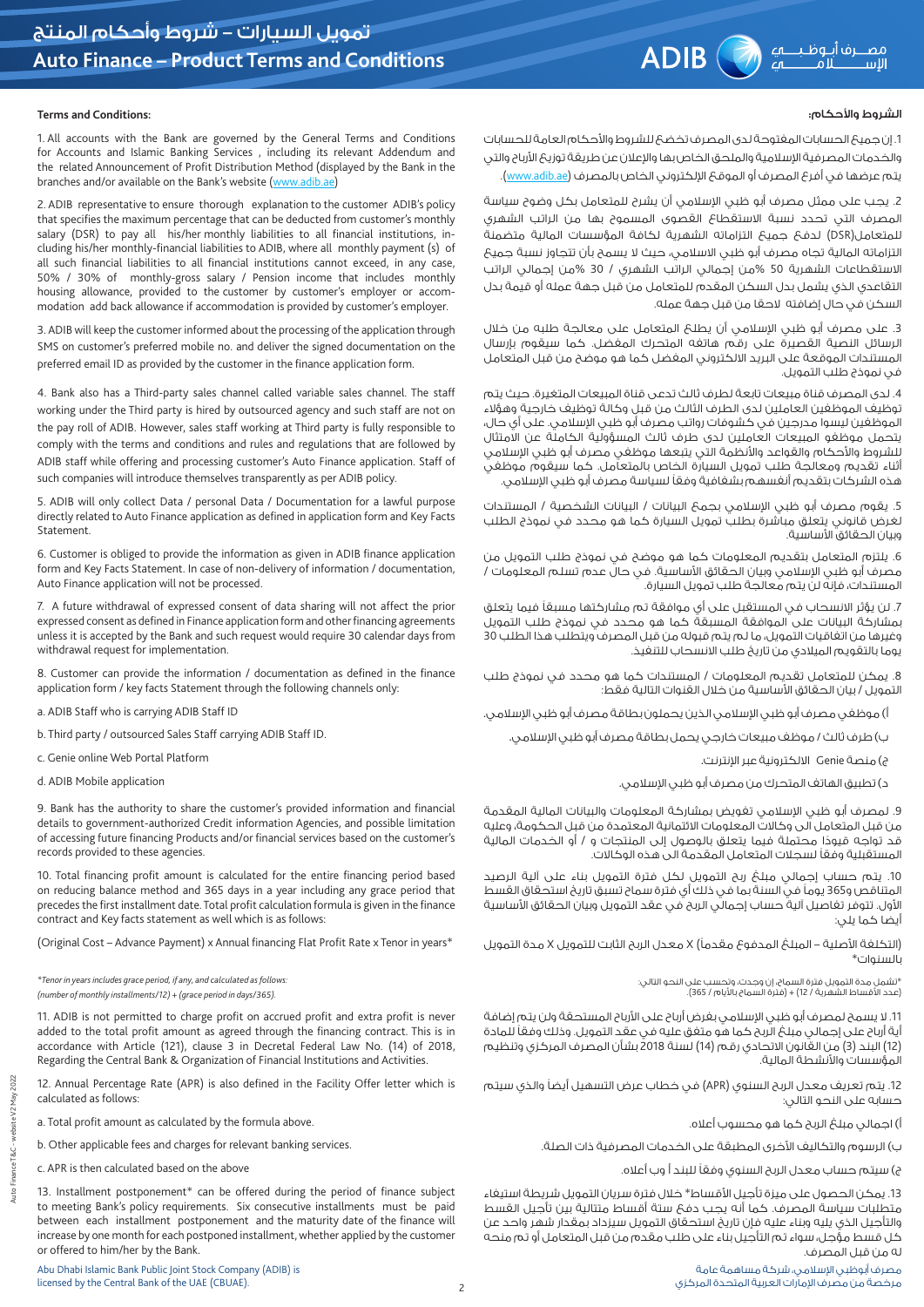\*المتعاملون الذين لديهم تمويل )Up Top )أو غير المحولين للراتب غير مؤهلين للحصول على ميزة تأجيل األقساط. كما يحتفظ المصرف وفق ارادته المنفردة بحق الموافقة على أي طلب تأجيل دون إبداء أي سبب مهما كان.

*\*Customers having top-ups, or non-salary transfer relationships are not eligible for installment postponement. Bank reserves the right to approve any postponement request at its sole discretion and is not obliged to provide any reason whatsoever.*

14. ADIB will complete the financing transaction process within 10 complete business days from the signing of the Murabaha Sale / Musawama contract subject to fulfilment of all required documentation and meeting agreed terms and conditions of the finance. In case financing transaction process is not completed within 10 days from the signing of the Murabaha/Musawama contract, bank will inform the customer via SMS on customer's preferred mobile no. with reason of delay and date of completion of financing process. As a consequence of the delay caused by the bank more than 10 complete business days, bank will cancel the contract based on customer's request without any extra cost or penalty.

15. Customer can pay up to 1 installments in advance and such funds received will be settled against the next due installment amount(s), in such case no payment will be required for these 1 installments on their relevant original due dates specified in the contract.

16. In case of instalment postponement, ADIB will not charge the customer any fee or extra charges for installment postponement, and customer will not be eligible for next installment postponement before payment of 6 monthly installments on the finance contract where installment postponement is being provided. Customer can apply maximum of two installment postponements in a year and last instalment date of the finance will be extended by one month for each installment postponement request and installment (s) will be postponed to the end of the financing contract tenor resulting in extension of outstanding liability to last instalment date. Total Outstanding Profit as given in Murabaha / Musawama contract will remain unchanged. ADIB is entitled to the remaining outstanding profit during the installment postponement period which is payable by the customer in case if customer applies for early settlement of outstanding finance before the last payment date.

17. In case of early/partial settlement of finance, I understand that the settlement amount will be the actual outstanding amount on the date of settlement including nonwaived profit until the date of settlement and profit charged for the current month as defined below and other overdue financial charges.

### **Non-waived profit Murabaha:**

1% of Murabaha outstanding cost/partial settlement amount (Max. of AED 10,000) Or unearned profit amount (whichever is lower). Non-waived profit is aligned with the requirements of the CBUAE, and the cost incurred by the Bank.

#### Example:

- Outstanding cost amount: AED 100,000
- Unearned profit amount: AED 1,246.58
- Total outstanding amount: AED 101,246.58
- Non-waived earned profit amount: AED 1,000
- Unearned profit amount for the existing month: AED 136.99
- Waived unearned profit amount\* : AED 109.59
- Overdue amount to date (if any): AED 0
- Total settlement amount: AED 101,136.99
- *\*waived at the absolute and sole discretion of the Bank*

Note: Non-waived earned profit amount is not applicable for MOD customers

Non-waived profit Musawama:

1% of Musawama selling price/partial settlement amount (Max. of AED 10,000) Or unearned selling price (whichever is lower). Non-waived Price / Early Settlement Fee is aligned with the requirements of the CBUAE, and the cost incurred by the Bank.

#### **Example 1:**

- Outstanding selling price after dealer discount: AED 100,000
- Non-waived selling price: AED 1,000
- Unearned selling price for the existing month: AED 0
- Waived unearned selling price\*: AED 0
- Overdue selling price to date (if any): AED 0
- Total settlement amount: AED 101,000.

**Example 2:**

.14 سيقوم مصرف أبو ظبي اإلسالمي بإتمام إجراءات معاملة التمويل في غضون 10 أيام عمل كاملة من توقيع عقد البيع بالمرابحة / المساومة شريطة استيفاء جميع الوثائق المطلوبة وتلبية الشروط واألحكام المتفق عليها للتمويل. في حالة عدم إتمام إجراءات معاملة التمويل خالل 10 أيام من توقيع عقد البيع بالمرابحة / المساومة ، سيقوم المصرف بإبالغ المتعامل عبر رسالة نصية قصيرة على رقم هاتفه المتحرك المفضل مع سبب التأخير وتاريخ إتمام إجراءات معاملة التمويل. نتيجة للتأخير الذي تسبب به المصرف لأكثر من 10 أيام عمل كاملة، سيقوم المصرف بإلغاء العقد بناء على طلب المتعامل دون أي تكلفة إضافية أو غرامات.

15. يمكن للمتعامل سداد ما يصل إلى مبلغ قسط واحد فقط مقدماً، وفي هذه الحال سيتم استخدام المبلغ المستلم لدفع مبلغ القسط المستحق التالي لتاريخ الدفع، وعليه فإنني لن أكون ً مطالبا بسداد هذا القسط في تاريخ استحقاقه المحدد في العقد.

16. في حالة تأجيل الأقساط، لن يفرض مصرف أبو ظبي الإسلامي على المتعامل أي رسوم أو تكاليف إضافية مقابل تأجيل األقساط ولن يكون المتعامل مؤهال لتأجيل القسط التالي قبل سداد 6 أقساط شهرية لعقد التمويل الذي تم تقديم تأجيل األقساط عليه. كما يمكن للمتعامل التقدم لتأجيل الأقساط مرتين كحد أقصى في السنة وعليه فإنه سيتم تمديد تاريخ استحقاق قسط التمويل الأخير لمدة شهر واحد لكل تأجيل قسط وسيتم تأجيل القسط (الأقساط) الخاصة بالمتعامل إلى نهاية مدة عقد التمويل مما يؤدي إلى تمديد الالتزامات المستحقة إلى تاريخ استحقاق القسط الأخير. سيبقى إجمالي الأرباح المستحقة كما هو موضح في عقد المرابحة / المساومة دون تغيير. كما يحق لمصرف أبو ظبي الإسلامي الحصول على الأرباح المتبقية المستحقة خلال فترة تأجيل األقساط والتي سيتم دفعها من قبل المتعامل في حال التقدم بطلب السداد المبكر للمتبقي من مبلغ للتمويل الخاص بالمتعامل قبل تاريخ استحقاق القسط األخير.

.17 في حال سداد التمويل المبكر الجزئي / الكلي فإنني أفهم أن مبلغ السداد سيكون المبلغ المستحق الفعلي في تاريخ السداد بما فيه الأرباح حتى تاريخ السداد والأرباح المستحقة للشهر الحالي على النحو المحدد أدناه وغيرها من الرسوم المالية المتأخرة.

# الربح غير المتنازل عنه للمرابحة:

%1 من المتبقي من تكلفة المرابحة/ مبلغ السداد الجزئي )10,000 درهم كحد أقصى( أو مبلغ الربح غير المحقق (أيهما أقل). تتوافق الأرباح غير المتنازل عنها مع متطلبات مصرف الإمارات العربية المتحدة المركزي بالإضافة الى التكلفة التي يتكبدها المصرف.

# مثال:

- مبلغ التكلفة المتبقي: 100,000 درهم
- مبلغ الربح غير المحقق: 1,246.58 درهم
- إجمالي المبلغ المستحق: 101,246.58 درهم.
- مبلغ الربح المحقق غير المتنازل عنه: 1,000 درهم.
- مبلغ الربح غير المحقق للشهر الحالي: 136.99 درهم.
- مبلغ الربح غير المحقق المتنازل عنه\*: 109.59 درهم.
	- المبلغ المتأخر حتى تاريخه )إن وجد( 0 :درهم
		- اجمالي مبلغ السداد: 101,136.99 درهم.
		- \*تم التنازل عنه ً وفقا لتقدير المصرف المطلق والمنفرد

مالحظة: ال يطبق مبلغ الربح المحقق غير المتنازل عنه على متعاملي وزارة الدفاع.

# الربح غير المتنازل عنه للمساومة:

1% من (المتبقى من ثمن البيح – الربح غير المحقق) أو 10,000 درهم أيهما أقل. تتوافق األرباح غير المتنازل عنها مع متطلبات مصرف اإلمارات العربية المتحدة المركزي باإلضافة الى التكلفة التي يتكبدها المصرف.

# مثال :**1**

- ثمن البيع المتبقي: 101,500 درهم
- مبلغ الربح غير المحقق: 1,500 درهم
- مبلغ الربح المحقق غير المتنازل عنه: 1,000 درهم.
- مبلغ الربح غير المحقق المتنازل عنه\*: 500 درهم.
	- المبلغ المتأخر حتى تاريخه )إن وجد(: 0 درهم.
		- اجمالي مبلغ السداد: 101,000 درهم.

مثال :**2**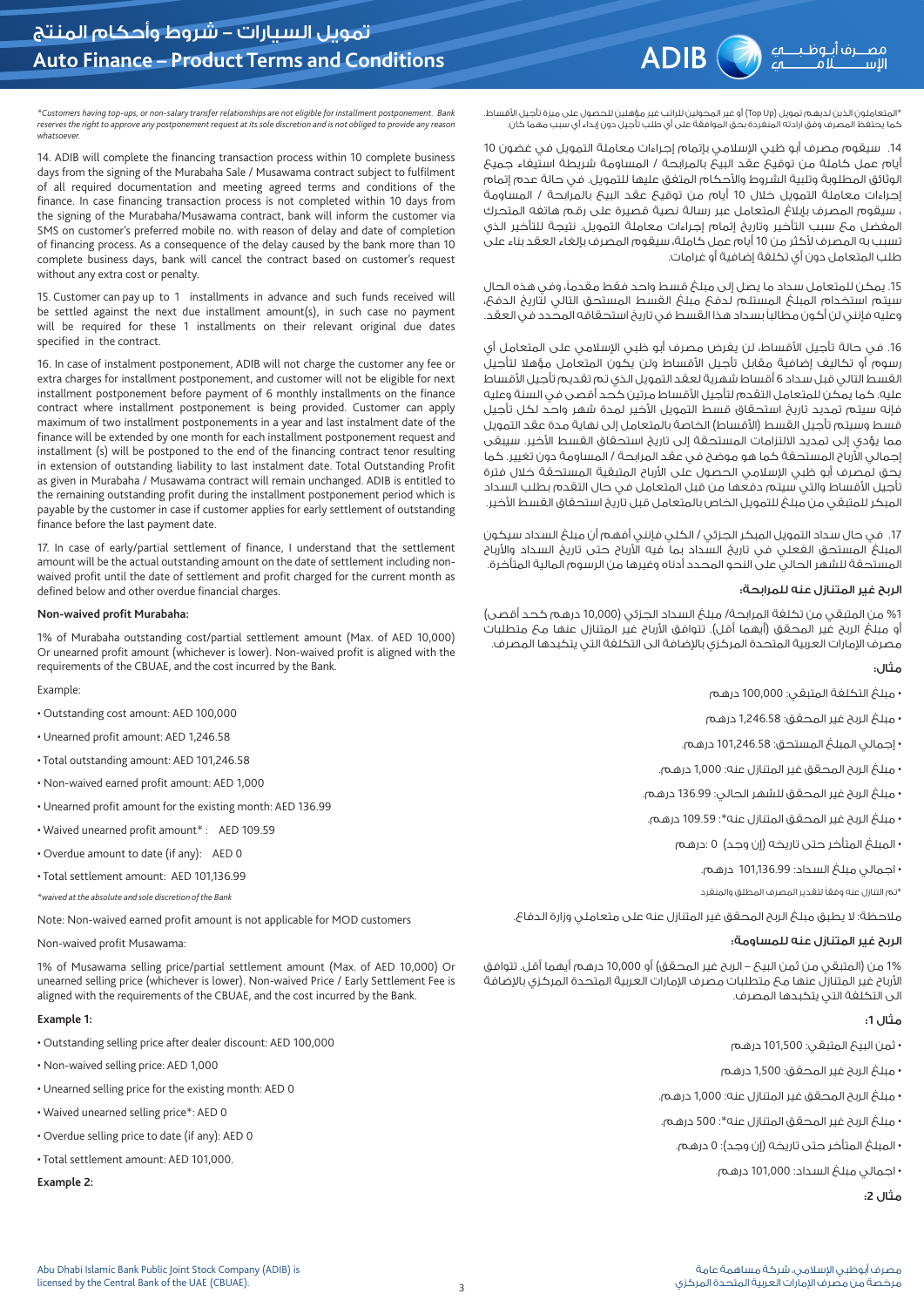# **Auto Finance – Product Terms and Conditions**

• Outstanding Sale price: AED 100,000

• Unearned profit amount: AED 0

• Non-waived earned profit amount: AED 0

• Waived unearned profit amount\*: AED 0

• Overdue amount to date (if any): AED 0

• Total settlement amount: AED 100,000

*\*waived at the absolute and sole discretion of the Bank*

Note: Non-waived earned profit/selling price amount is not applicable for MOD

18. Installment date would be set in line with customer's monthly salary transfer date. In case of change in monthly salary transfer date by customer's employer, ADIB will align the monthly installment date with the new monthly salary transfer date that is specified in the employer's notification.

19. Installment recovery would always be linked to salary transfer account till the settlement of the finance installments.

20. Fees and charges applicable to the Auto finance transaction will be as per ADIB's Banking Services and Tariff Board. These fees and charges are subject to change from time to time as per ADIB's absolute discretion. Therefore, customer to ensure to refer to the latest ADIB's Banking Services and Tariff board from time to time. ADIB will notify the customer through its formal channel(s), at least, 60 calendar days prior to the implementation of such changes or as such period is amended from time to time by the relevant authority.

21. In case of request to settle the finance from customer side post signing of the Murabaha Sale/Musawama contract, the applicable fees are not refundable and the early settlement process mentioned above will be applied.

22. Customer will ensure that he / she will not provide access to his/her Personal data i.e. ADIB card no., pin no. mobile banking user id/password, ATM password to any ADIB staff or third party physically or online in order to protect his/her financial data with ADIB and to avoid any kind of financial fraud on his/her account.

23. ADIB never asks the details of card pin no, mobile app user id/password, ATM password electronically or via call center.

24. Customer must inform ADIB Branches or ADIB call center immediately in case customer finds any unauthorized transaction on his/her Auto Finance account.

25. Customer is responsible for the following:

a. Keeping his/her banking correspondence secure for future reference;

b. Verifying the accuracy of any account / transaction statements sent to them; and

C. Confirming his/her contact information and identification when changes occur through ADIB branches, mobile app., or Call Center only.

26. In case of any changes to product terms and conditions or fees and charges, ADIB will implement the changes with the notice period of 60 calendar days.

27. Customer must provide the following required securities (as applicable) to ADIB as per ADIB's credit approval conditions prior to the signing of the financing Contract:

a. Salary transfer / Salary Transfer Letter

b. Assignment of End of Service Benefits

c. Instalment Cheque (s)

d. Guarantor / co-signer details as required

e. Cash collateral

28. In case of late payment event of monthly instalments, customer will pay AED 100 as donation commitment to charity in case of Late Payment Event. This charge is applied for each late payment from the defined monthly instalment date in the financing contract. No additional profit is charged on AED 100 and this amount will be added to any next installment(s).

29. If customer will not pay the monthly installment in a timely manner, customer financing account will be treated under arrears and Default. It will also affect the credit rating, which may limit customer's ability to access financing in the future with ADIB and other financial institutions.

• مبلغ الربح غير المحقق: 0 درهم

• مبلغ الربح المحقق غير المتنازل عنه: 0 درهم.

مصـرف أبـوظـبـــه ADIB (مصـــرف أبــوظـبـــه ي

• مبلغ الربح غير المحقق المتنازل عنه\*: 0 درهم. • المبلغ المتأخر حتى تاريخه (إن وجد): 0 درهم.

• اجمالي مبلغ السداد: 100,000 درهم.

\*تم التنازل عنه ً وفقا لتقدير المصرف المطلق والمنفرد

**ملاحظة**: لا ينطبق مبلغ الربح المحقق غير المتنازل عنه على متعاملي وزارة الدفاع.

.18 إن تاريخ القسط سيكون متوافقا مع تاريخ تحويل المتعامل لراتبيه الشهري. وفي حال تغيير تاريخ تحويل الراتب الشهري للمتعامل من قبل صاحب العمل فسيقوم المصرف بموجبه بتعديل تاريخ استحقاق القسط الشهري ليكون وفقا لتاريخ التحويل الجديد للراتب الشهري المحدد في إشعار صاحب العمل.

.19 سيتم اقتطاع مبلغ القسط الشهري من الحساب الذي يتم تحويل الراتب اليه إلى أن يتم سداد جميع أقساط التمويل.

20. إن الرسوم والمصاريف المطبقة على معاملة تمويل السيارة هذه ستكون وفقاً لما هو محدد في الئحة الرسوم والخدمات المصرفية المعلنة من قبل المصرف، وأن هذه الرسوم والمصاريف قد يتم تغييرها من وقت لآخر وفقاً لتقدير المصرف المطلق. وعليه فإنه يتعين على المتعامل الرجوع ً دائما إلى آخر الئحة للرسوم والخدمات المصرفية التي يتم إعالنها من قبل المصرف. وسيقوم المصرف بإرسال إشعار للمتعامل عبر قنواته المعتمدة قبل سريان أي تغييرات عليها بمدة ال تقل عن 60 يوم بالتقويم الميالدي أو خلال مدة الإشعار التي تحددها الجهات الرقابية والتي قد تعدّلها من وقت إلى آخر.

.21 في حال طلب المتعامل سداد التمويل من قبله بعد القيام بتوقيع عقد البيع بالمرابحة /المساومة، فإنني أفهم أن الرسوم المطبقة غير قابلة لالسترداد وفي هذه الحال سيتم تطبيق إجراءات السداد المبكر المذكورة أعاله.

.22 يجب على المتعامل عدم إتاحة الوصول إلى بياناته الشخصية، أي رقم بطاقة المصرف، رقم التعريف الشخصي، اسم المستخدم/كلمة المرور الخاص بالخدمات المصرفية عبر الهاتف المتحرك، رمز المرور الخاص بالصراف الآلي، لأي من موظفي مصرف أبو ظبي االسالمي أو طرف ثالث بشكل شخصي أو الكتروني من أجل حماية بياناته المالية لدى مصرف أبو ظبي اإلسالمي وتجنب أي نوع من أنواع االحتيال المالي على حسابه.

23. لن يقوم مصرف أبو ظبي الإسلامي بسؤالك عن تفاصيل الرقم السري الخاص بالبطاقة، اسم المستخدم / رمز المرور الخاص بتطبيق الهاتف المتحرك، رمز التعريف الشخصي الخاص ببطاقة الصراف اآللي بشكل الكتروني أو من خالل مركز االتصال التابع لمصرف أبو ظبي الإسلامي.

.24 يجب على المتعامل ابالغ أي من فروع المصرف أو مركز االتصال على الفور في حال مالحظة أي معاملة غير مصرح بها على حساب تمويل السيارة الخاص به.

.25 تقع النقاط التالية على عاتق المتعامل:

أ) الحفاظ على أمان المراسلات المصرفية للرجوع اليها في المستقبل عند الحاجة.

ب) التحقق من دقة كشوفات الحسابات / المعاملات التي أرسلت اليه.

ج( تأكيد معلومات االتصال الخاصة به وإبالغ المصرف في حال حدوث أي تغيير من خالل فروع المصرف، تطبيق الهاتف المتحرك أو مركز االتصال فقط.

.26 في حال حدوث أي تغييرات على شروط وأحكام المنتج أو الرسوم والتكاليف، سيقوم مصرف أبو ظبي االسالمي بتنفيذ التغييرات مع فترة اخطار تعادل 60 يوم بالتقويم الميالدي.

27. يجب على المتعامل تقديم الضمانات المطلوبة التالية (حسب الحاجة) الى مصرف أبو ظبى الإسلامي وفقاً لشروط الموافقة الائتمانية الخاصة بالمصرف قبل توقيع عقد التمويل:

أ) تحويل الراتب / شهادة تحويل الراتب.

ب( التنازل عن مكافأة نهاية الخدمة.

ج) شيك (شيكات) بالأقساط.

د) تغاصيل الضامن / الشريك كما هو مطلوب.

هـ) ضمانات نقدية.

.28 في حال التأخر عن سداد األقساط الشهرية، سيدفع المتعامل مبلغ 100 درهم إماراتي وهو مبلغ االلتزام بالتبرع للخيرات في حال التأخر عن السداد. يتم تطبيق هذا الرسم عن كل تأخر في السداد من تاريخ استحقاق القسط الشهري المحدد في عقد التمويل. ال يتم تطبيق أي ربح إضافي على مبلغ 100 درهم إماراتي وسيتم إضافة هذا المبلغ إلى أي من الأقساط اللاحقة.

.29 في حال عدم قيام المتعامل بسداد القسط الشهري في الوقت المناسب، فسيتم اعتبار حساب التمويل ضمن الحسابات المتأخرة عن السداد. كما أن ذلك سيؤثر على التصنيف االئتماني، مما قد يحد من قدرة المتعامل من الحصول على تمويل في المستقبل من مصرف أبو ظبي الإسلامي والمؤسسات المالية الأخرى.